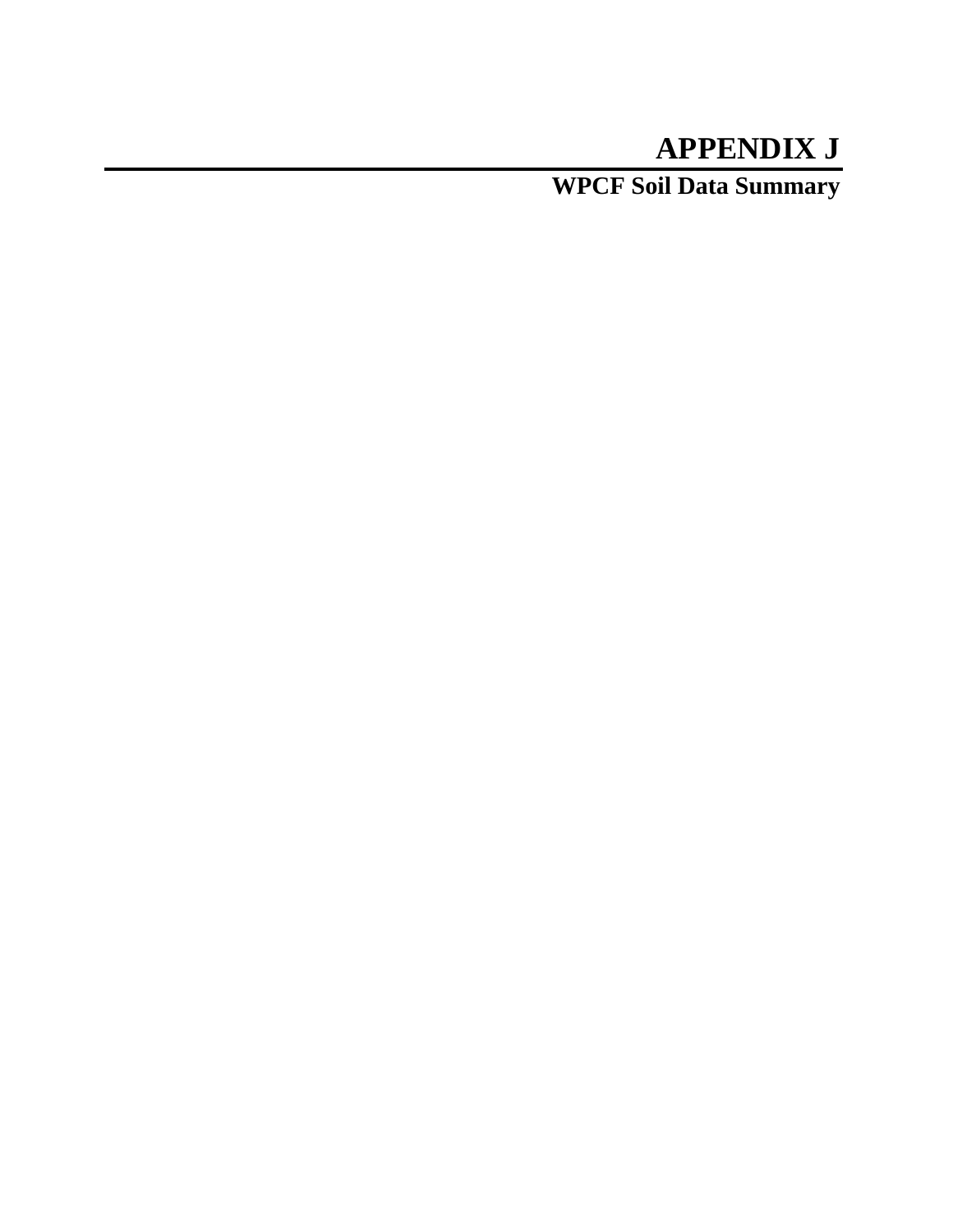I:\711\04-05-02\CAD\Figures\Final Figures\711\_0405Fig6-8.dwg 7-07-06 01:00:34 PM dduffy

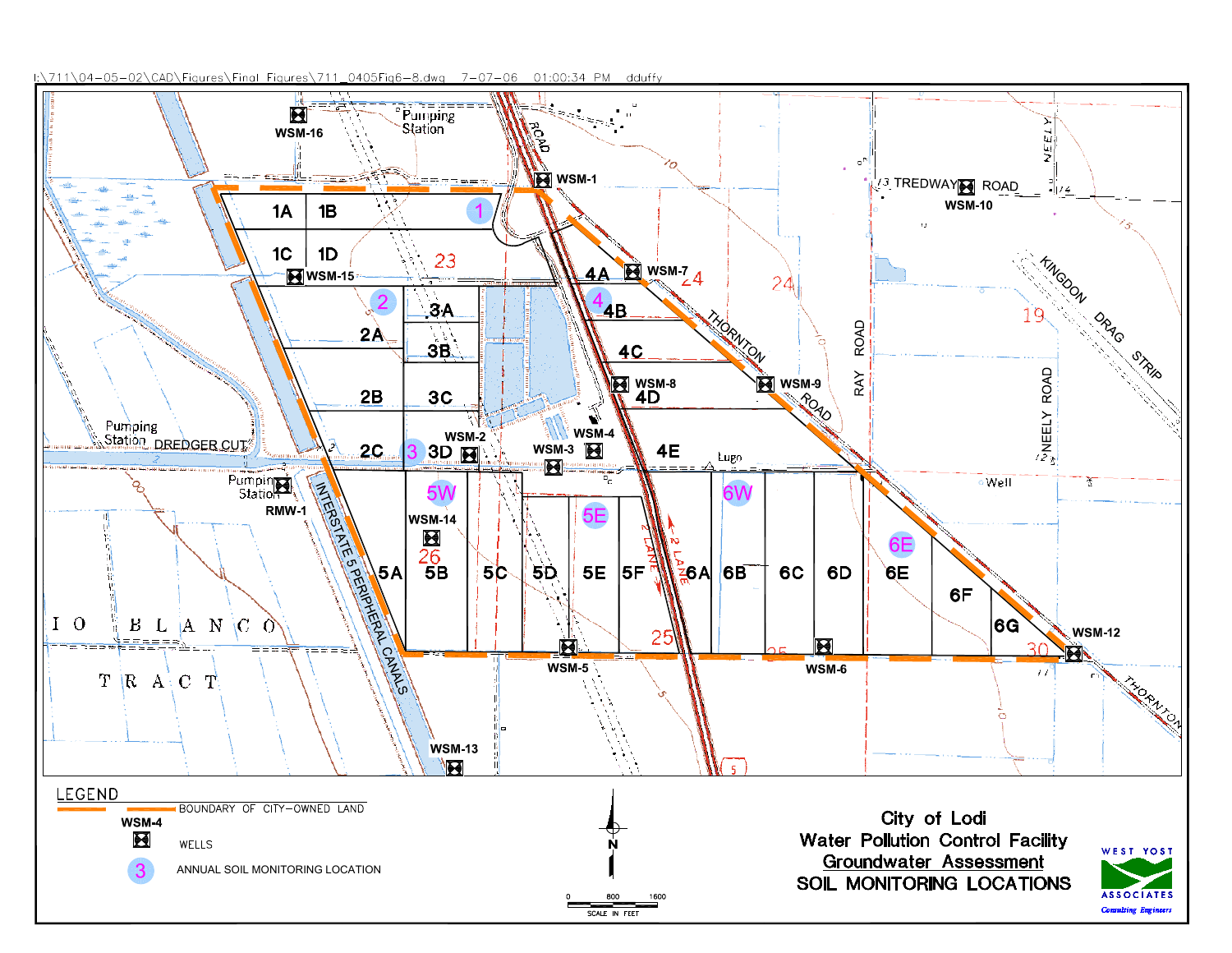## Depth Profiles of Total Soluble Salts 2001 through 2006

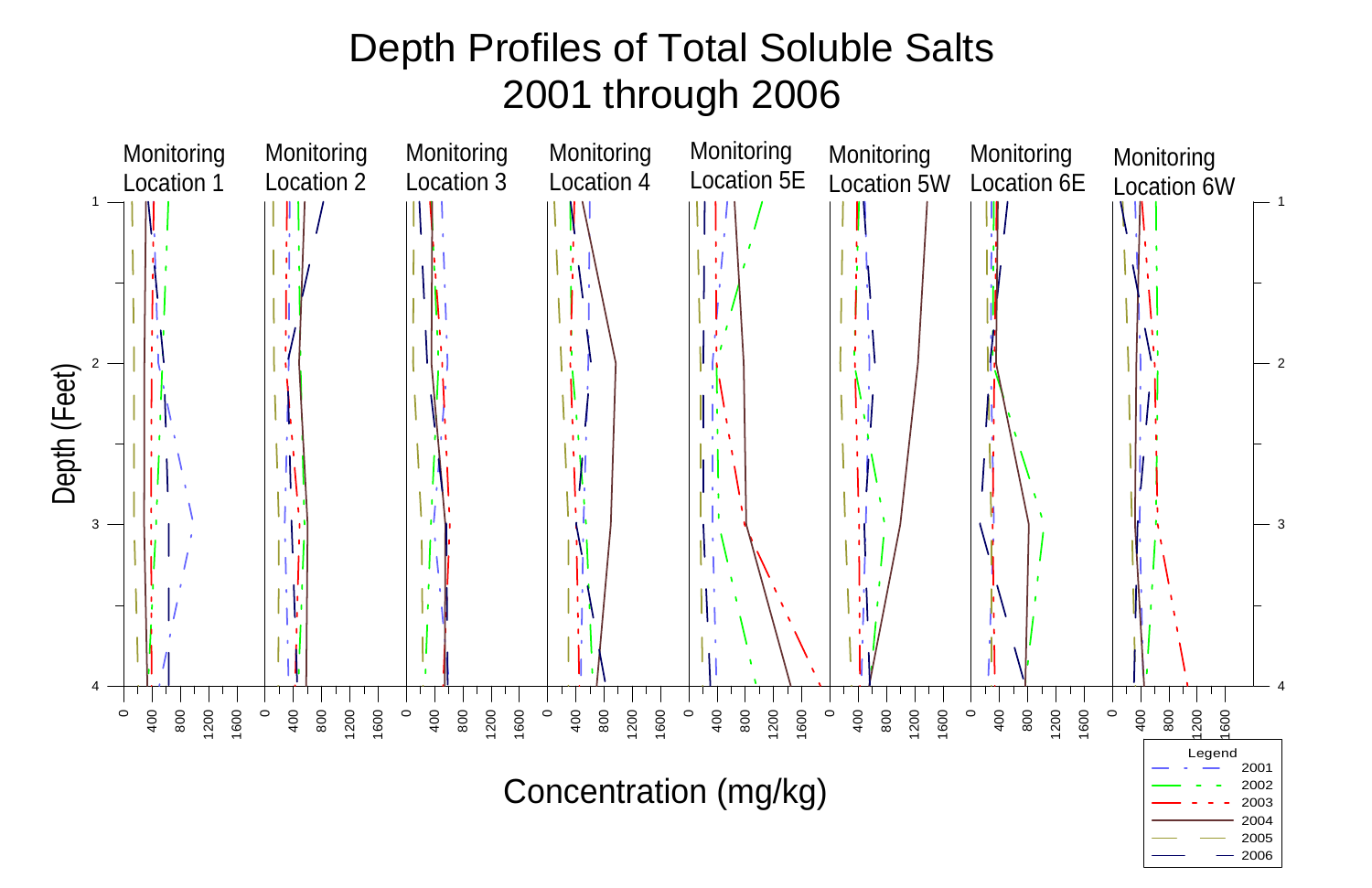

## Depth Profiles of Total Kjeldahl Nitrogen 2001 through 2006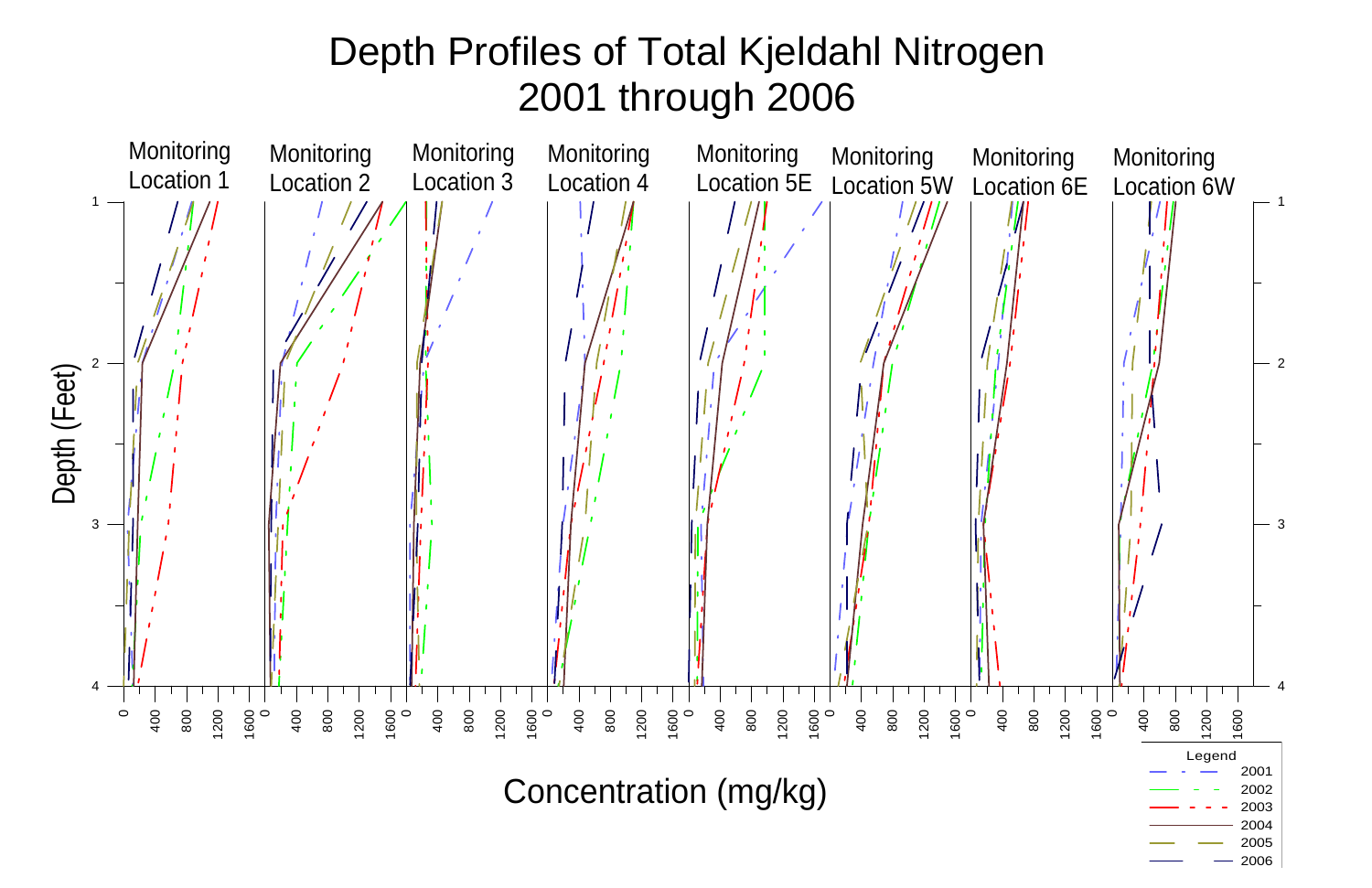## Depth Profiles of Nitrate as Nitrogen 2001 through 2006